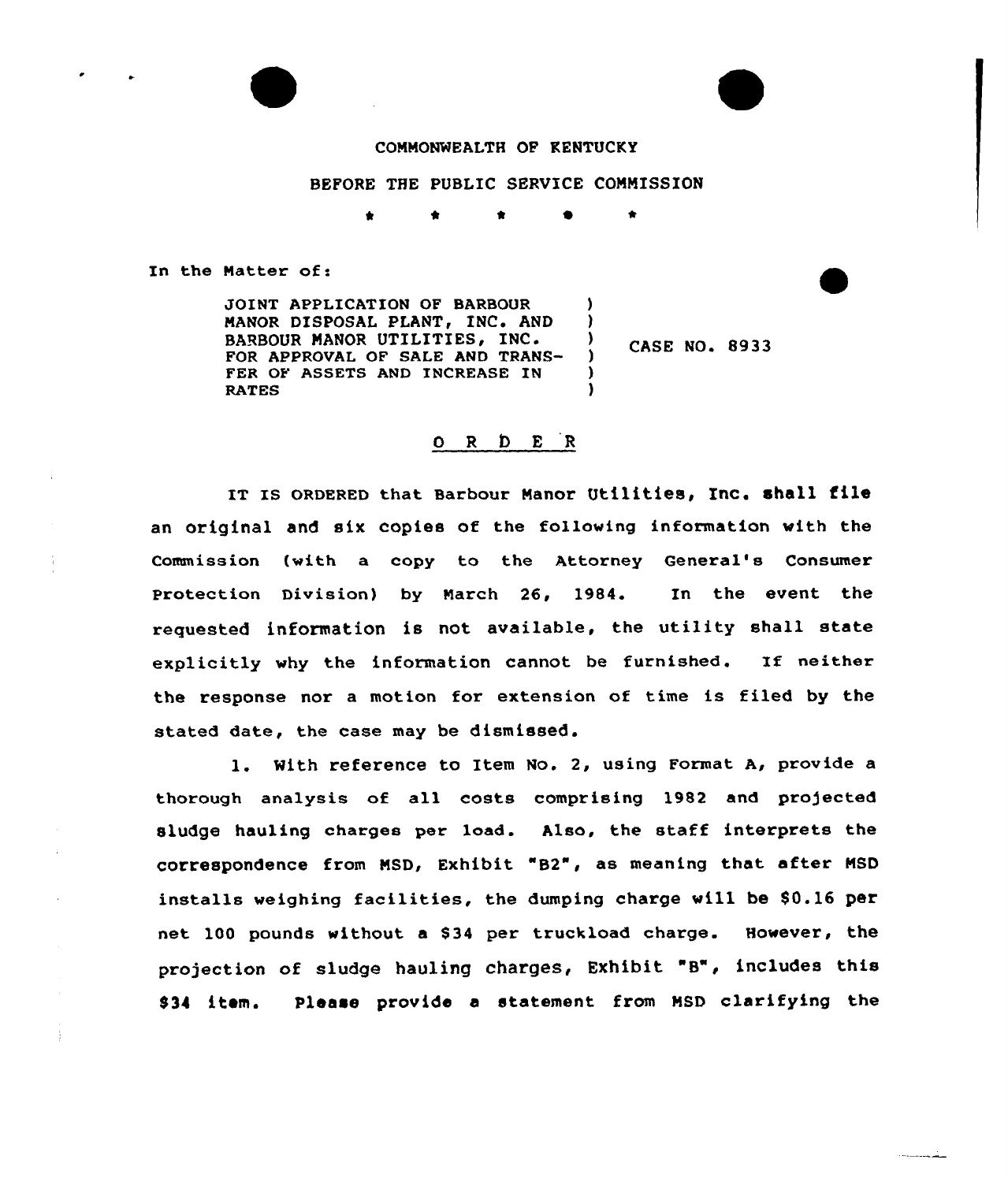price to be charged per 4,300 gallon load after the weighing facility is installed.

2. Please provide a copy of the water bill for the period of October 29 to (circa) December 29, 19&2.

3. Provide copies of invoices for chemical purchases from December 1, 1981 to January 31, 1983. Were all of the chemicals included in Chemicals Expense on the December 31, 1982 income statement actually used during that period? Provide evidence indicating the quantity of chemicals purchased and used at the Barbour Manor plant during the test year.

4. With reference to Item No. 22, based on the number of customers listed as living in Sections l and <sup>2</sup> (118) and in 3A and 3B {152), charged 87.50 and 810 per month respectively, annual operating revenues figure to \$ 28,600. However, Exhibit <sup>E</sup> of the Application lists test-year revenues as 829,947. Please explain:

a. The additional amounts included in Operating Revenues in the test year.

b. Whether December 1981 revenues were included in 1982 revenues.

c. Whether the previous owner recorded revenues at net collected, or net remitted, by Louisville Water Company.

d. Whether the present owner records revenues at net collected, or net remitted, by Louisville Water Company.

5. Our records indicated that Nr. Carroll Cogan began operating Barbour Manor October 1, 1982. It is indicated in the response to Item No. 6 that this occurred in September 1982. Please provide the following:

 $-2-$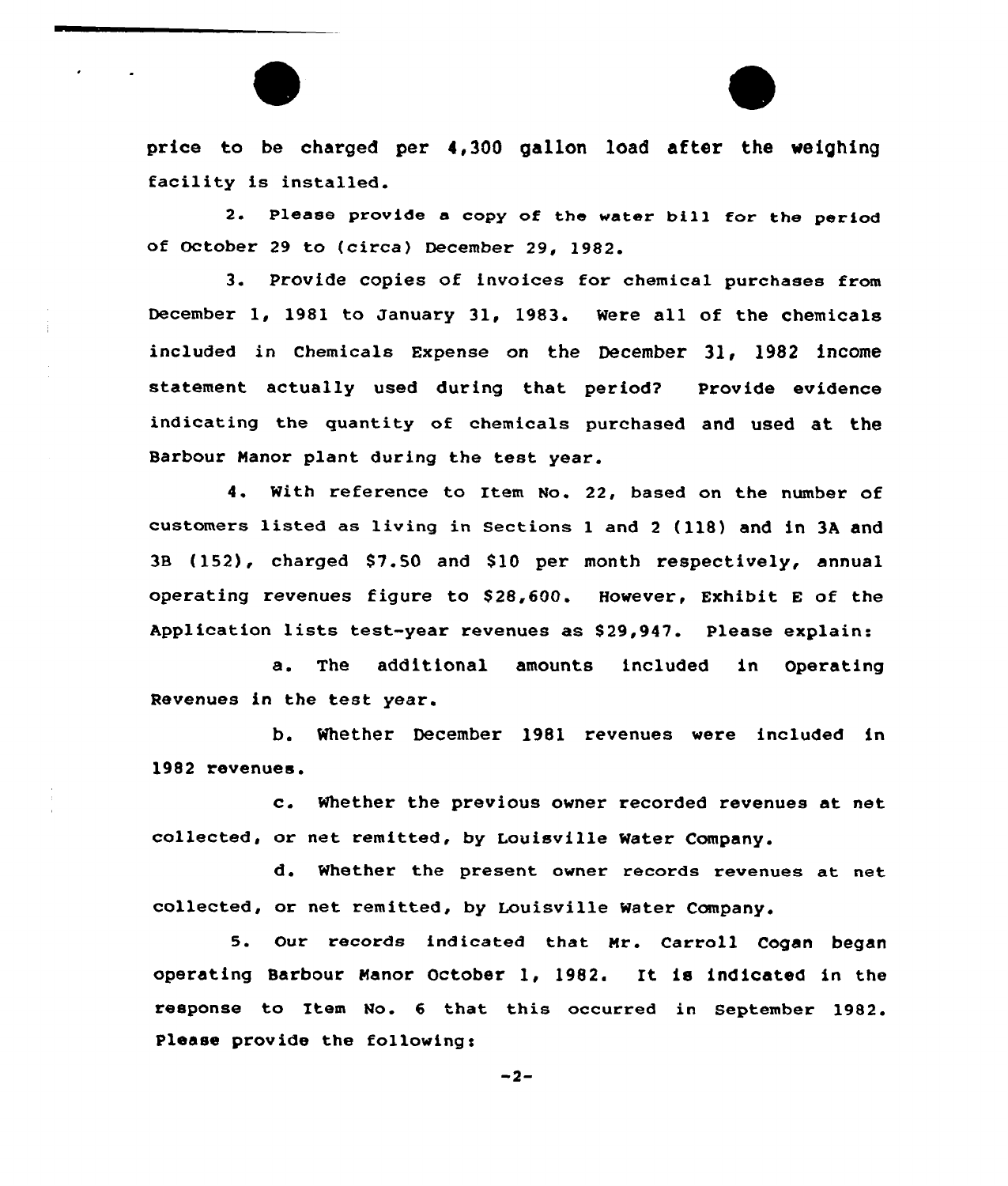a. The exact date that Nr. Cogan began operating Barbour Nanor.

b. The journal entries used to record the transfer.

c. An explanation of vhy the transfer vas not recorded as required by Utility Plant Instruction <sup>4</sup> of the Uniform System of Accounts for Class <sup>C</sup> and <sup>D</sup> Sever Utilities.

6. With reference to Item No. 11, explain the basis for using the proposed method for calculating transportation expense and provide a detailed breakdown of the following transportation costs:

| $\mathbf{a}$ . | Manager's car                             | $$450/m$ onth   |  |
|----------------|-------------------------------------------|-----------------|--|
|                | b. Utility van                            | $315/m$ onth    |  |
| $\mathbf{c}$ . | Visa: miscellaneous<br>operations expense | $400/m$ onth    |  |
|                |                                           | $$1,165/m$ onth |  |

7. Included as an exhibit in the response to the last information request is an invoice from Kentucky Sever Service No. 25560. No reference is made to, or explanation given for, this invoice. Please explain which item it was intended as <sup>a</sup> response to and in which account it is included on the test-year income statement.

8. With reference to Item No. 9, it is stated that the C.F.S. contract is attached as Exhibit "D". Apparently it was omitted as we did not receive a copy of this contract. Please provide this item so as to complete all KAR filing requirements.

9. With reference to the proposed Rate Case Expense of S4,600, please provide the followingt

 $-3-$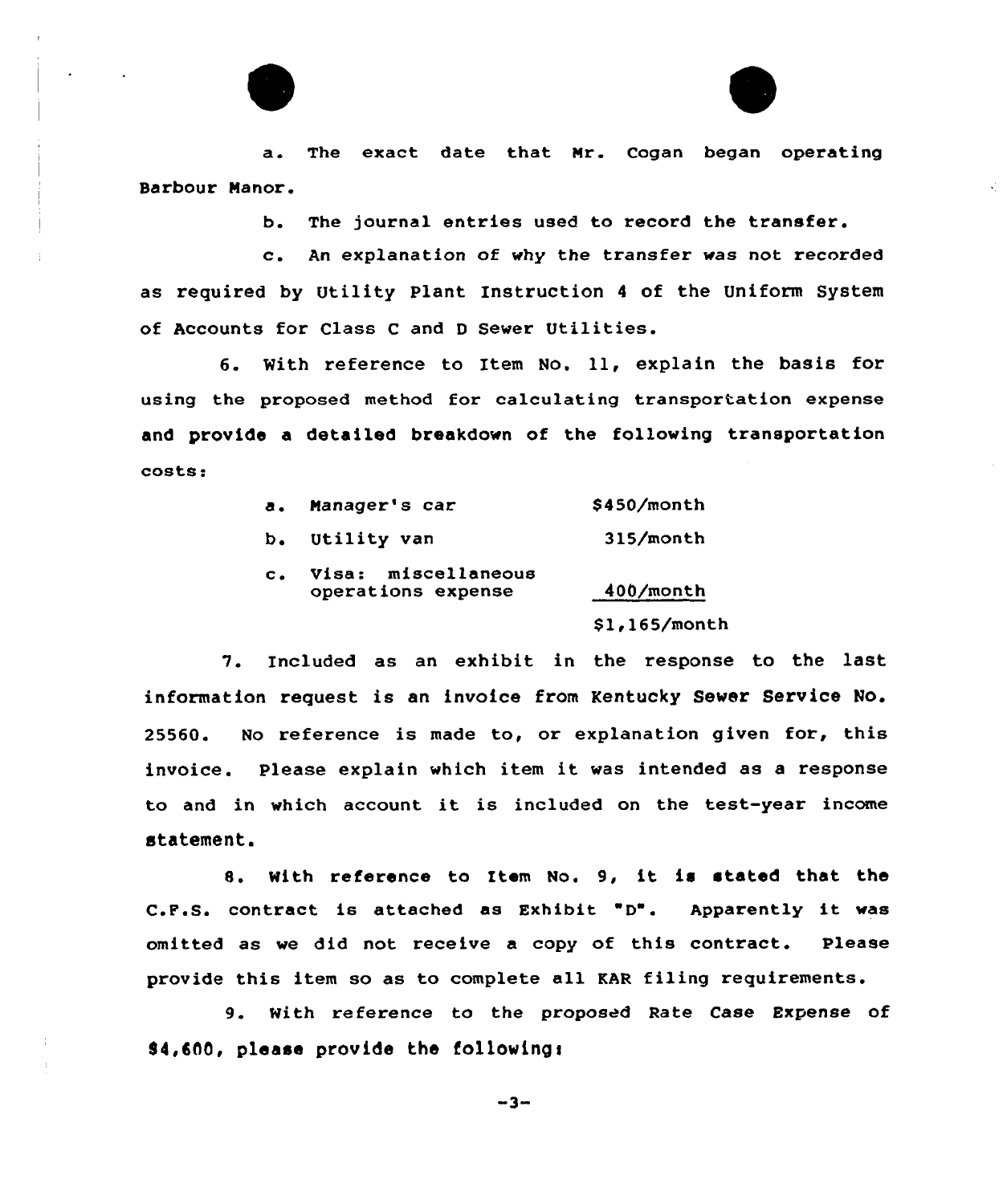a. Actual expenses which have been incurred to date for consulting, accounting, and legal services.

b. The basis for the amounts listed for consulting, accounting, and legal costs included within the Rate Case Expense breakdown.

c. <sup>A</sup> schedule of the hourly rates for consulting, accounting, and legal costs that will be charged to Barbour Manor for this rate case.

d. <sup>A</sup> detailed description of the consulting, accounting and legal costs that will be charged to Barbour Manor in this case and an estimate of the number of hours that will be charged to Barbour Manor for these services.

e. Copies of contracts for consulting, accounting, and legal services relating to this case.

10. The invoice submitted in the response from Grover Equipment Company for \$1,345.50 is illegible. Please provide either a legible copy of this invoice or a narrative explaining the details of this expenditure.

ll. Provide <sup>a</sup> copy of the log showing the number of visits and the amount of time spent by Andriott-Davidson Service Company, Inc., ('Andriott-Davidson ) in providing routine maintenance to Barbour Manor from September l982 to present. Also, provide a copy of the checklist of duties performed at each visit.

12. Please provide an explanation of the transactions which resulted in the following account balances at December 31, 1983s

$$
-4-
$$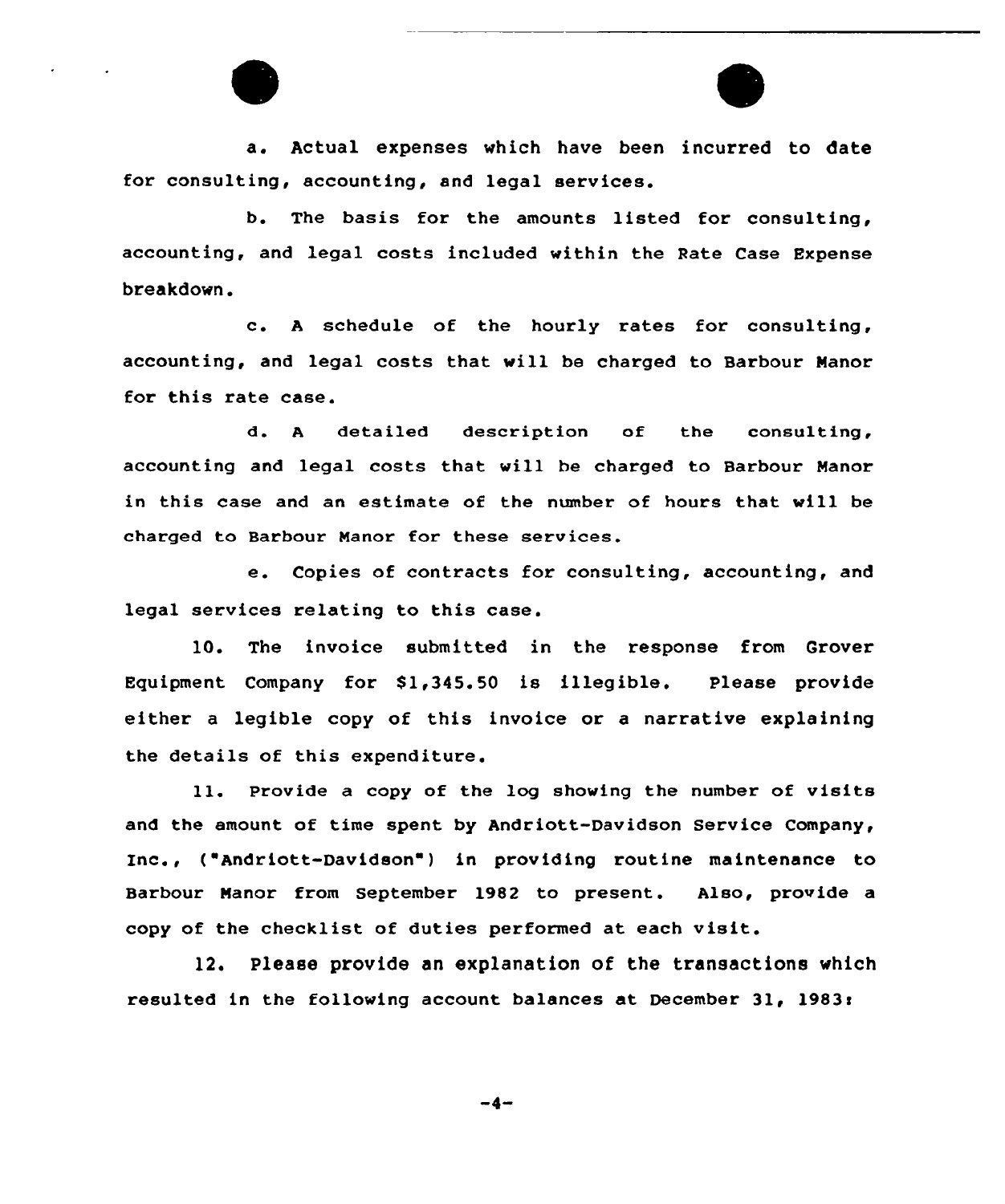

----------------

Ă,

13. Nhen determining rates, it is the policy of the Commisson to carefully analyze transactions occurring between associated companies during the test year. since Nr. Cogan is the sole owner and president of both Barbour Nanor and Andriott-Davidson and all charges to Account No. 714 during the test year were paid to Andriott-Davidson, a more in-depth description and analysis af services provided than is furnished in the invoices is needed in order to determine the appropriateness of the test-period charges to this account.

a. With reference to the following 1982 and 1983 invoicesi

#### 1982

|      |      | 1) No. 1021-2  |  |                                          |
|------|------|----------------|--|------------------------------------------|
|      |      | 2) No. 1206–12 |  |                                          |
|      | 1982 |                |  | 3) No. 1206-3, job completed November 4, |
| 1983 |      |                |  |                                          |
|      |      | 15, 1983       |  | 1) No. 928-02, job completed September   |

 $\mathcal{L}^{\text{c}}$  , and a simple parameter  $\mathcal{L}^{\text{c}}$ 

 $-5-$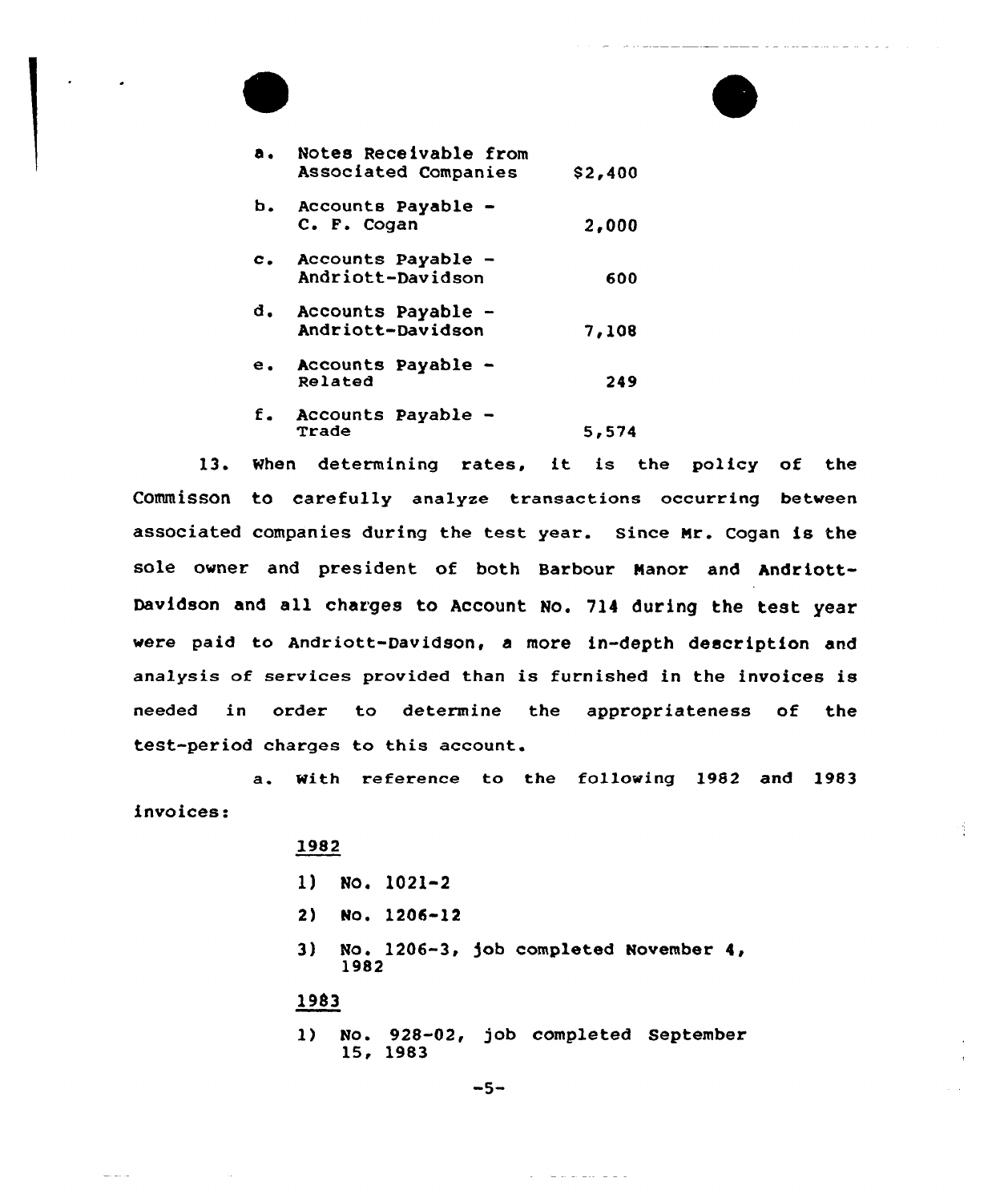|      | 2) No. 720-4, job completed June 1, 1983                                                                                      |
|------|-------------------------------------------------------------------------------------------------------------------------------|
| 3)   | No. 720-4, job completed July 14,<br>1983                                                                                     |
| 4)   | No. 519-3, job completed April 19,<br>1983                                                                                    |
| 5) — | No. 1018-11                                                                                                                   |
|      | 6) No. $705-3$                                                                                                                |
|      | $7)$ No. $452-2$                                                                                                              |
|      | For each job (or invoice) listed above,<br>please provide the following:                                                      |
| 1)   | Total labor charges billed.                                                                                                   |
| 2)   | Number of employees performing job.                                                                                           |
| 3)   | Total hours worked by each employee<br>performing job.                                                                        |
| 4)   | Rates billed for each employee per<br>hour.                                                                                   |
| 5)   | Rates paid by Andriott-Davidson to<br>each employee per hour.                                                                 |
| 6)   | Total mileage charges.                                                                                                        |
| 7)   | Total miles traveled.                                                                                                         |
| 8)   | Rate charged per mile or other basis<br>for transportation charges.                                                           |
| 9)   | Cost to Andriott-Davidson of mate-<br>rials listed on invoice.                                                                |
| An   | analysis of the 1983 invoices is require<br>because they were submitted to support the propose<br>adjustment to this account. |

 $\epsilon$ 

 $\frac{1}{4}$ 

 $\sim$   $\sim$ 

b. Provide a compIete and thorough explanation of verbal and/or written agreements between Barbour Nanor and Andriott-Davidson for non-routine maintenance services. If there is a written agreement, please provide a copy.

$$
-6-
$$

 $\label{eq:2} \begin{split} \mathcal{S}_{\text{max}} &= \frac{N_{\text{max}}}{N_{\text{max}}}\,,\\ \mathcal{S}_{\text{max}} &= \frac{N_{\text{max}}}{N_{\text{max}}}\,,\\ \mathcal{S}_{\text{max}} &= \frac{N_{\text{max}}}{N_{\text{max}}}\,,\\ \end{split}$ 

 $\frac{1}{2}$  ,  $\frac{1}{2}$  ,  $\frac{1}{2}$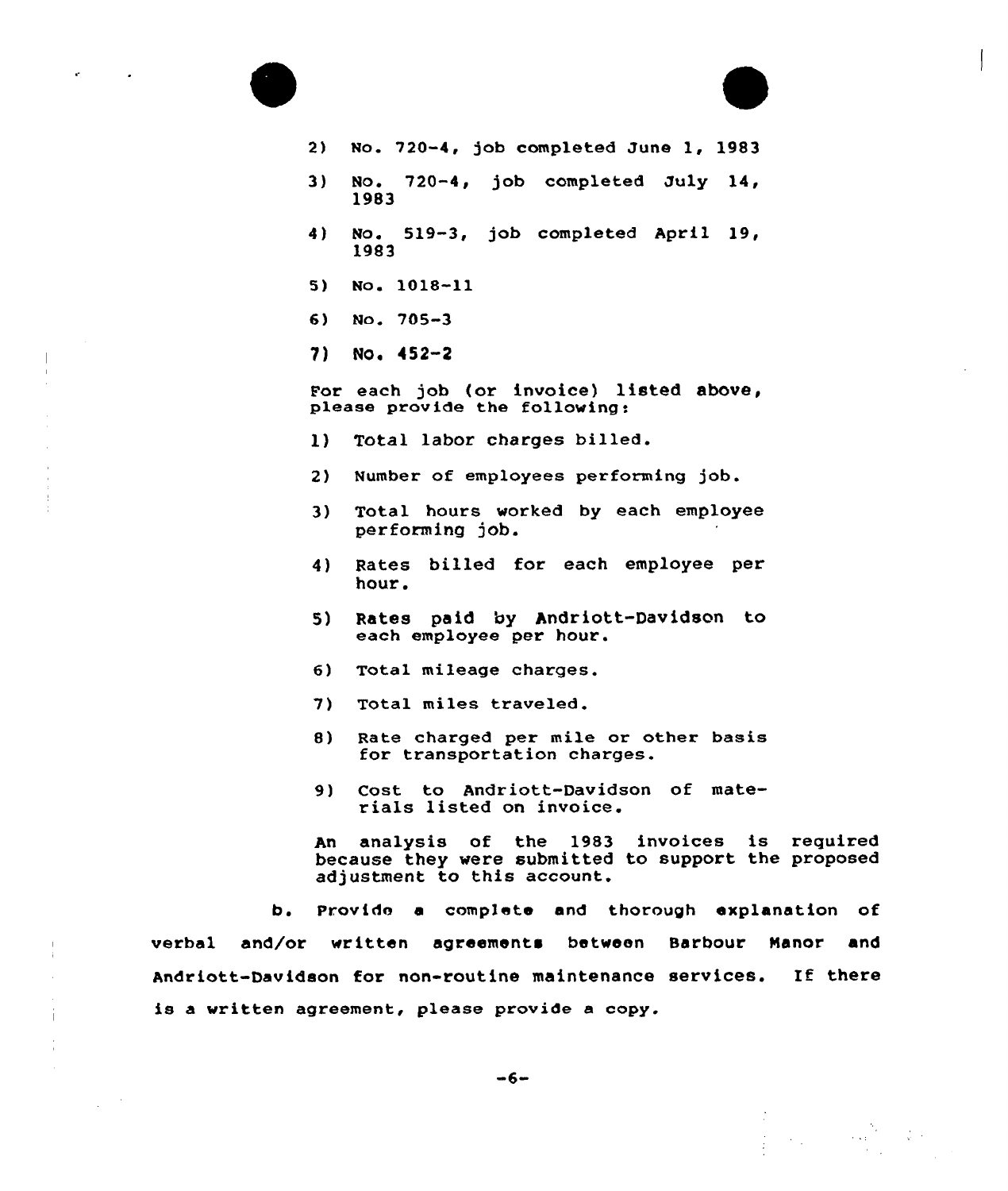14. Andriott-Davidson, who provides routine maintenance service to Barbour Manor, is under the same ownership as Barbour Manor. Since transactions between Andriott-Davidson and Barbour Manor are, by definition, less than arms-length, additional information is needed to determine the appropriateness of the testperiod charge to Barbour Manor for the services provided by Andriott-Davidson under the routine maintenance contract.

a. with reference to the standard routine maintenance contract, using Format B, please provide a detailed explanation of the basis for and the method of determination of the monthly charges for each component of service provided. Please thoroughly explain the method and basis of prorated or allocated costs.

b. Please provide <sup>a</sup> complete list of all sewer utilities that are provided routine maintenance services by Andriott-Davidson. Include for each utility listed the following:

- $\bf{1}$ The monthly routine maintenance fee presently in effect and the effective date of that fee.
- 2) The previous monthly routine maintenance fee and the effective date.
- The number of customers served by 3) each utility.
- The number of sewage treatment plants  $4)$ and the GPD capacity of each plant during 1983.
- 5) The location of the plant.
- 6) whether the service is provided under the standard contract or a special contract. (Provide copies of special contracts).

 $\bullet$ 

and the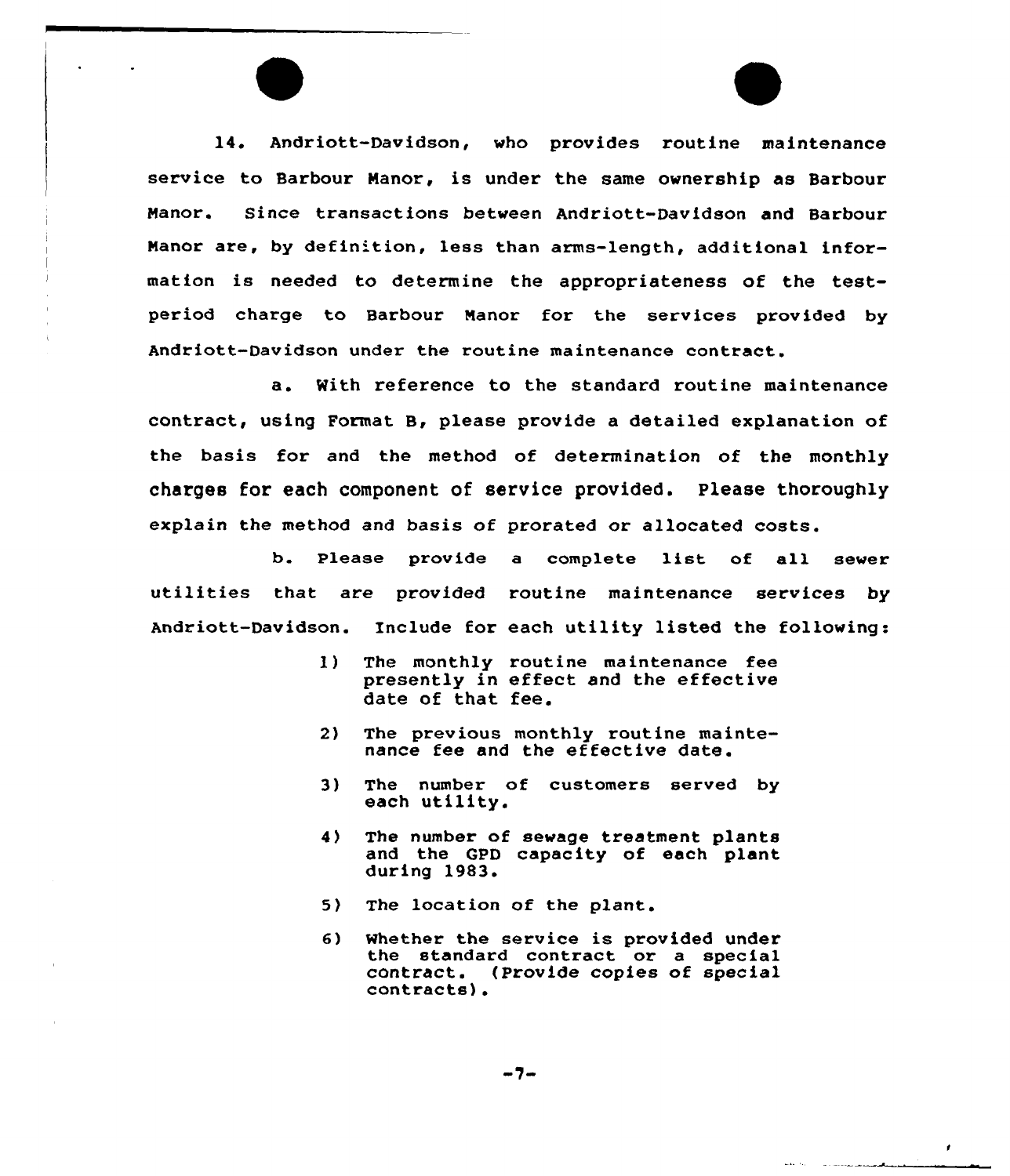

- 7) For each utility served under the standard contract identify by numbe each component of service provided for that utility.
- 8) Provide the number of visits to each treatment plant covered under the contract and the number of visits actually made to each treatment plant during calendar year 1983.

c. Has Barbour Manor negotiated with any other entities who provide routine maintenance services for sewer utilities?

> 1) If yes, provide written documentation of any communication regarding such negotiations, including the date of the communication and estimates or quotes of charges.

d. Has Barbour Manor considered any alternatives to contracting routine maintenance services, such as hiring full- or part-time employees'? If so, provide complete details of those considerations.

Done at Frankfort, Kentucky, this 13th day of March, 1984.

PUBLIC SERUICE CONNISSION

ommission

**ATTEST:** 

**Secretary**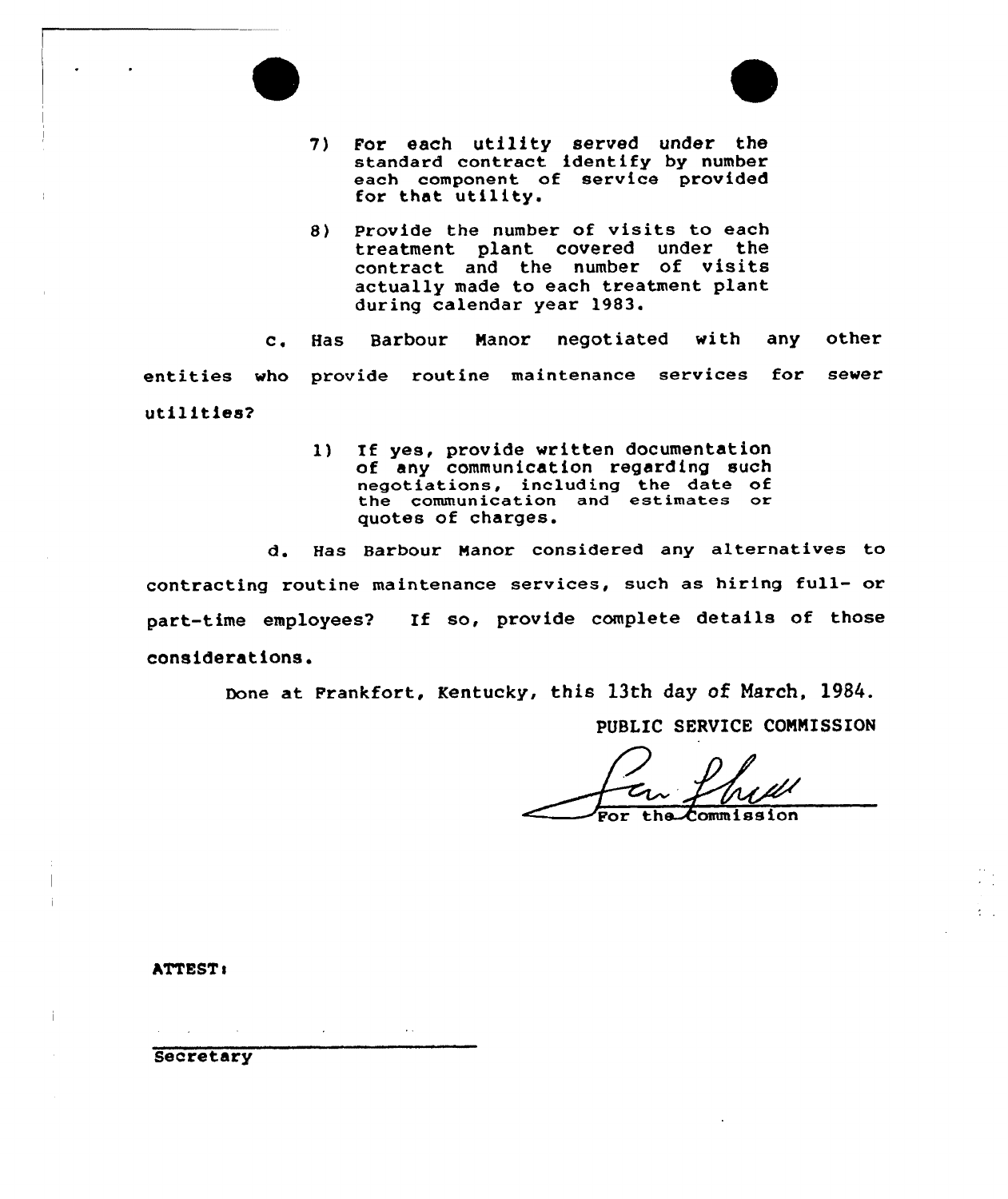|    |               |               |                               | Format A |                                    |           |     |  |
|----|---------------|---------------|-------------------------------|----------|------------------------------------|-----------|-----|--|
|    |               |               |                               |          | Analysis of Sludge Hauling Expense |           |     |  |
|    |               |               |                               | Per Load |                                    |           |     |  |
|    |               |               |                               | 1982     |                                    | Projected |     |  |
| 1. |               | C.F.S.:       | Cost of Providing<br>Services |          |                                    |           |     |  |
|    | а.            | Labor         |                               | \$       |                                    | \$        |     |  |
|    | Ь.            | <b>Travel</b> |                               |          |                                    |           |     |  |
|    | $\mathbf c$ . | Other         |                               |          |                                    |           |     |  |
|    |               | 1)            |                               |          |                                    |           |     |  |
|    |               | 2)            |                               |          |                                    |           |     |  |
|    | d.            | Margin        |                               |          |                                    |           |     |  |
| 2. |               |               | M.S.D. Dumping                |          |                                    |           |     |  |
|    | <b>a.</b>     | Plat fee      |                               | \$       |                                    | \$        |     |  |
|    | b.            |               | Per 100 pounds fee            |          |                                    |           |     |  |
| 3. | Other         |               |                               |          |                                    |           |     |  |
|    | a.            |               |                               | \$       |                                    | \$        |     |  |
|    | b.            |               |                               |          |                                    |           |     |  |
|    |               | TOTAL CHARGE  |                               | \$       | 105                                | \$        | 160 |  |

 $\ddot{\phantom{0}}$